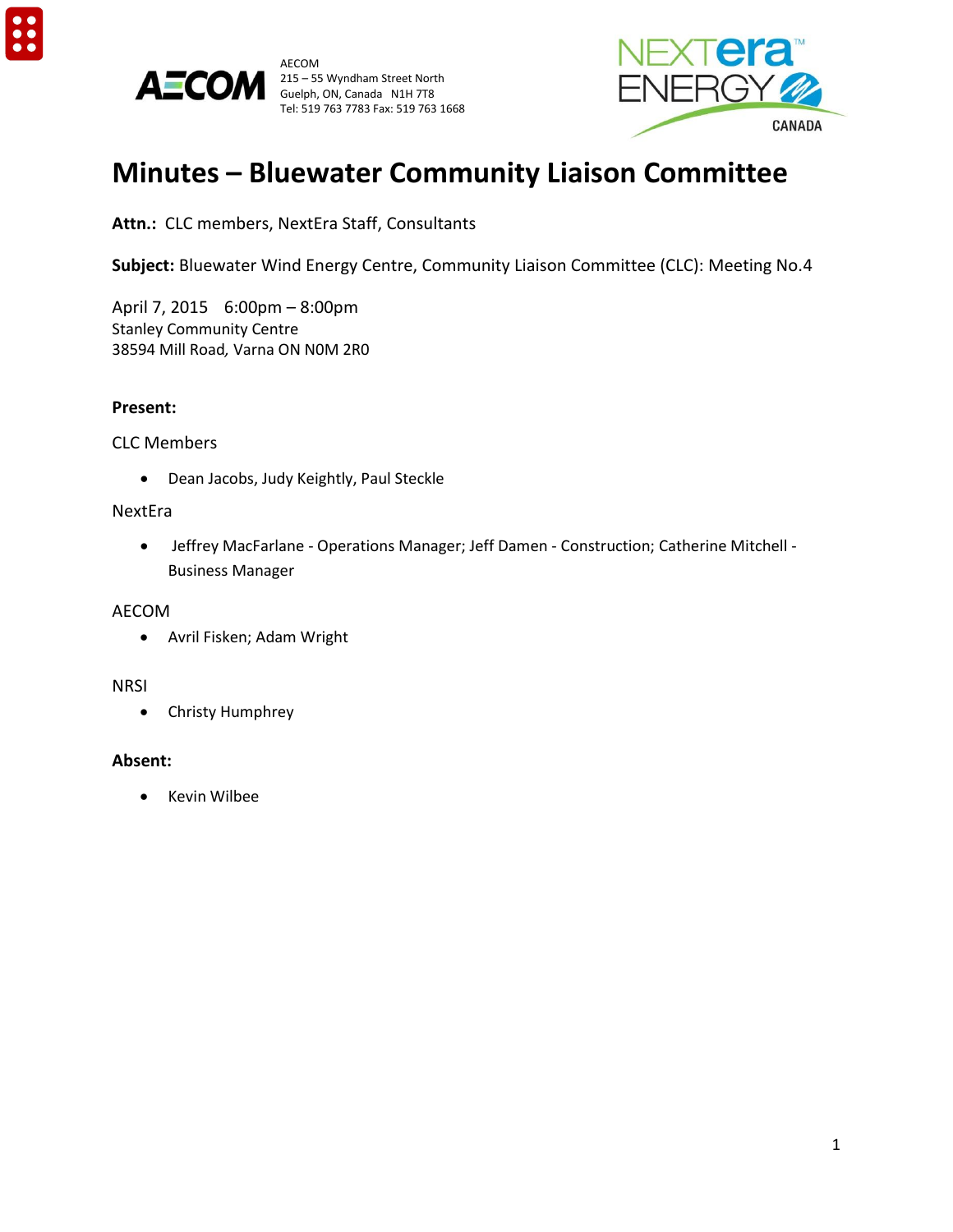



#### **Minutes:**

| <b>Item Discussed</b>                                                 |                                                                                                                                                                                                                                                                                                                                                                                                                                                                                            | <b>Action</b> |
|-----------------------------------------------------------------------|--------------------------------------------------------------------------------------------------------------------------------------------------------------------------------------------------------------------------------------------------------------------------------------------------------------------------------------------------------------------------------------------------------------------------------------------------------------------------------------------|---------------|
| 1. Welcome and Introductions                                          |                                                                                                                                                                                                                                                                                                                                                                                                                                                                                            |               |
|                                                                       | Avril Fisken (CLC Chair) welcomes the Committee and invites CLC members and the<br>NextEra team members to introduce themselves.                                                                                                                                                                                                                                                                                                                                                           |               |
| ٠<br>٠<br>$\bullet$                                                   | Catie Mitchell - Business Manger<br>Paul Steckle-Lifelong resident and landowner<br>Judy Keightly - Lives in Bayfield and co-chair the Chamber of Commerce<br>Christy Humphrey - NRSI<br>Dean Jacobs - Walpole Island First Nation (WIFN)<br>Jeff Macfarlane - Operations manager<br>Jeff Damen - Construction Manager for the six projects in Ontario                                                                                                                                     |               |
|                                                                       | The Chair reviewed the Agenda for the meeting (slide 2).                                                                                                                                                                                                                                                                                                                                                                                                                                   |               |
| 2.<br>5.<br>9.                                                        | 1. Introductions<br>Recap of CLC Meeting #3<br>- Construction process<br>- Operations Overview<br>- Public Attendance and Depositions<br>3. Parking Lot Items and any Questions/Comments Raised since the Third CLC<br>Meeting<br>4. Update on Post-Construction Activities<br>Monitoring and Mitigation Measures<br>6. Retirement and Decommissioning Process<br>7. Ongoing Access to Information or Providing Input<br>8. Conclusion of the CLC<br>Depositions, if any requests received |               |
|                                                                       | 2. Recap of CLC Meeting #3                                                                                                                                                                                                                                                                                                                                                                                                                                                                 |               |
| The Chair reviews items discussed at the third CLC meeting (slide 4). |                                                                                                                                                                                                                                                                                                                                                                                                                                                                                            |               |
|                                                                       | <b>Purpose of the CLC:</b><br>A forum for two-way communication between NextEra Energy Canada and<br>the public<br>An opportunity to provide additional information and updates, and to<br>respond to questions or concerns related to:<br>Construction and installation<br>Use and operation<br>$\overline{\phantom{0}}$<br>Maintenance                                                                                                                                                   |               |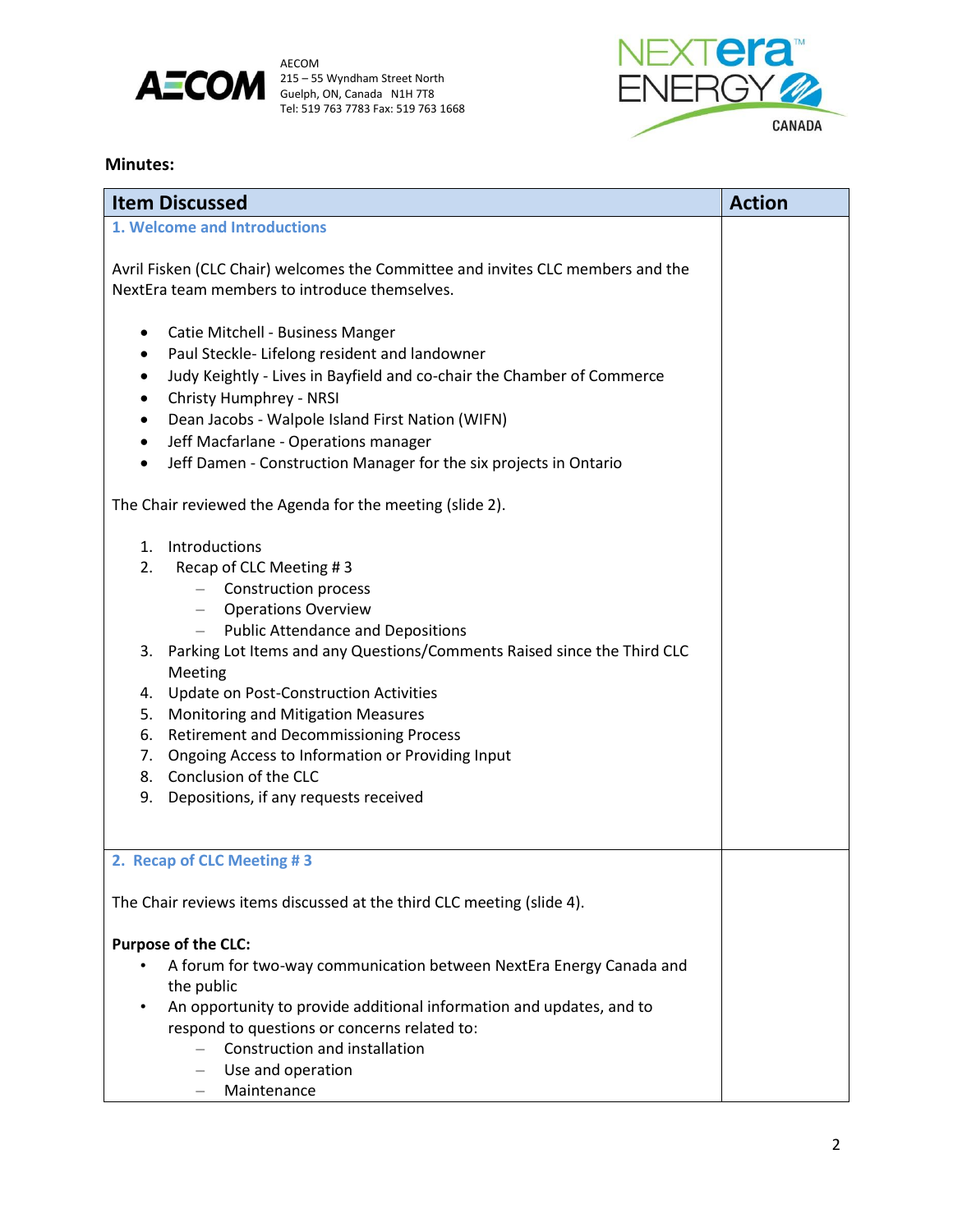



| <b>Item Discussed</b>                                                                                                                                                                                                                                                                                                                                                                    | <b>Action</b>                   |
|------------------------------------------------------------------------------------------------------------------------------------------------------------------------------------------------------------------------------------------------------------------------------------------------------------------------------------------------------------------------------------------|---------------------------------|
| Retirement of the Facility                                                                                                                                                                                                                                                                                                                                                               |                                 |
| <b>Project Overview:</b><br>Class 4 Wind Facility, in the Municipality of Bluewater and a transmission line<br>that extends into Huron East in Huron County.<br>37 turbines, with 80 metre towers and 50.5 metre blades.<br>$\bullet$<br>A generating capacity of 60 MWs.<br>$\bullet$<br>Status of studies and approvals.<br>$\bullet$<br>Outline of construction process.<br>$\bullet$ |                                 |
| <b>Public Attendance and Depositions:</b><br>Local residents in attendance.                                                                                                                                                                                                                                                                                                              |                                 |
| No depositions.                                                                                                                                                                                                                                                                                                                                                                          |                                 |
| Chair then outlined the meeting Summary review process and the dates the meeting<br>summary was distributed (slide 5).                                                                                                                                                                                                                                                                   |                                 |
| <b>Meeting Summary for our 3rd CLC Meeting:</b>                                                                                                                                                                                                                                                                                                                                          |                                 |
| Draft minutes were prepared by AECOM and circulated to the CLC on January<br>$\bullet$                                                                                                                                                                                                                                                                                                   |                                 |
| 30, 2015.                                                                                                                                                                                                                                                                                                                                                                                |                                 |
| Members were asked to advise AECOM of any errors, omissions or changes by<br>February 13, 2015.                                                                                                                                                                                                                                                                                          |                                 |
| All recommended comments/changes were incorporated and the minutes<br>$\bullet$<br>were posted on NextEra's publically accessible website on February 18, 2015.<br>CLC members were also emailed the final minutes on February 18, 2015.                                                                                                                                                 |                                 |
| Chair then invited Catie Mitchell (NextEra) to review the Post-Construction and                                                                                                                                                                                                                                                                                                          |                                 |
| Operations items discussed at the third meeting (slide 6).                                                                                                                                                                                                                                                                                                                               |                                 |
| Construction Clean Up, Modifications and Road Repairs: July 2014 onward<br>$\bullet$<br>Reclamation: (August to Spring 2015)<br>$\bullet$<br>Wind Turbine Commissioning: July 19, 2014<br>$\bullet$<br><b>Operations Update and Maintenance Scheduling</b><br>Operations - Complaint Resolution process<br>Monitoring and Mitigation Measures                                            |                                 |
| 3. Parking Lot Items and any Questions/Comments Raised since the Third CLC<br><b>Meeting</b>                                                                                                                                                                                                                                                                                             |                                 |
| Catie Mitchell (CM) reviewed Parking Lot items from CLC #3 (slide 7).                                                                                                                                                                                                                                                                                                                    |                                 |
| CM - With regard to indirect economic benefits, NextEra hasn't performed a formal<br>study but we have some of the key metrics of what NextEra would normally look at.<br>The estimate of construction labour expenses throughout the project is about 7                                                                                                                                 | Confirm<br>indirect<br>economic |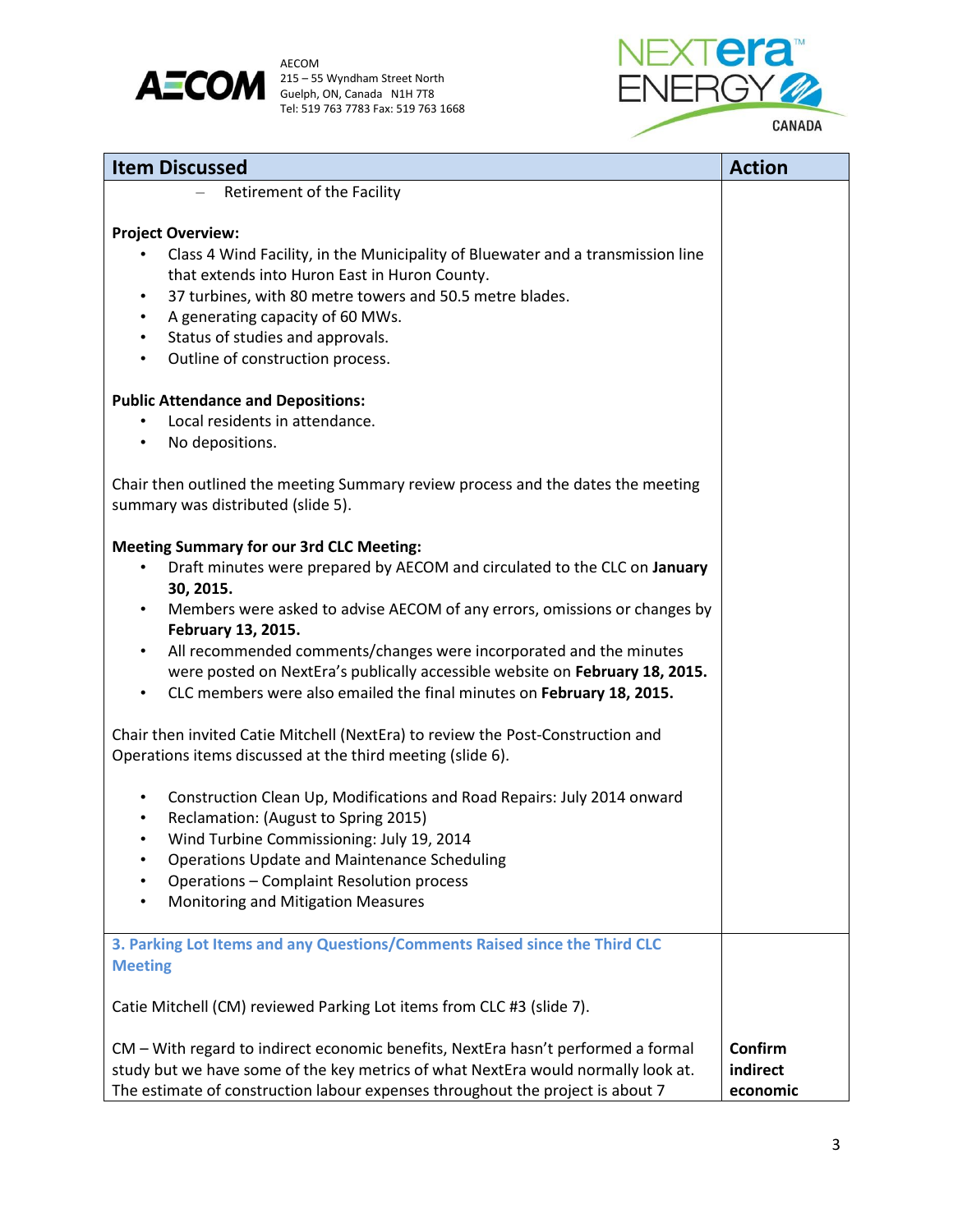



| <b>Item Discussed</b>                                                                                                                                                                                                                                                                                                                                                                                                                                                                                                        | <b>Action</b>                            |
|------------------------------------------------------------------------------------------------------------------------------------------------------------------------------------------------------------------------------------------------------------------------------------------------------------------------------------------------------------------------------------------------------------------------------------------------------------------------------------------------------------------------------|------------------------------------------|
| million dollars. Expenses related to operations jobs over 20 years are estimated to be<br>about 6.4 million dollars. The property tax on wind turbines which is paid to the<br>province but some also comes directly to the community is an estimated 10.8 million<br>dollars over 20 years. Community Vibrancy Funds (CVF) and sponsorships that<br>contribute to Huron County, etc. are estimated to be 5.5 million dollars over 20 years.                                                                                 | benefit<br>estimates at a<br>later date. |
| NextEra will provide details on indirect economic benefits once available.                                                                                                                                                                                                                                                                                                                                                                                                                                                   |                                          |
| Judy Keightly (JK) - When will the Bluewater chunk of money be allotted?<br>CM - NextEra is still in discussions with the Municipality of Bluewater regarding a<br>community vibrancy fund. If an agreement is reached, payments would be made on<br>an annual basis and are typically issued in March of each year.                                                                                                                                                                                                         |                                          |
| JK - If someone wanted to apply for some of this money, who would they apply to?<br>CM - They would apply to the municipality or possibly the Chamber of Commerce or<br>whoever is administering the fund.                                                                                                                                                                                                                                                                                                                   |                                          |
| JK - The applications form will be available from the municipality? Would it be<br>accessible on-line?<br>CM - The municipality would have to confirm their approach for determining the use<br>of funds. As of right now, since there is not a community vibrancy fund currently in<br>place with the Municipality of Bluewater, NextEra is evaluating contribution requests<br>on a case by case basis, so we can contribute directly to the request.                                                                      |                                          |
| JK - So in lieu of an application form, we can write a letter for this?<br>CM - Yes for sure, I know that you have been in touch with Derek Dudek about<br>funding requests so you can continue to follow up with him. The more details you can<br>provide regarding the funding proposal the better.                                                                                                                                                                                                                        |                                          |
| Paul Steckle (PS) - I would also assume economic development officers would come<br>into play in this scenario, I agree that an application form needs to be drafted and<br>the decision should be made at a local level.<br>CM - Yes exactly. NextEra supports these decisions being made locally. Until a<br>decision is made regarding the Bluewater CVF, please reach out to us via the<br>Bluewater project email (bluewater.wind@nextera.com). Also, you can leave a<br>message on the hotline and follow up that way. |                                          |
| Catie M. outlined the indexing of the CVF to the CPI and noted that there is no<br>wording in these agreements which require the CVF to be indexed (slide 7).                                                                                                                                                                                                                                                                                                                                                                |                                          |
| Chair asked if there were any questions regarding the Community Benefits<br>Agreement.                                                                                                                                                                                                                                                                                                                                                                                                                                       |                                          |
|                                                                                                                                                                                                                                                                                                                                                                                                                                                                                                                              |                                          |

None received.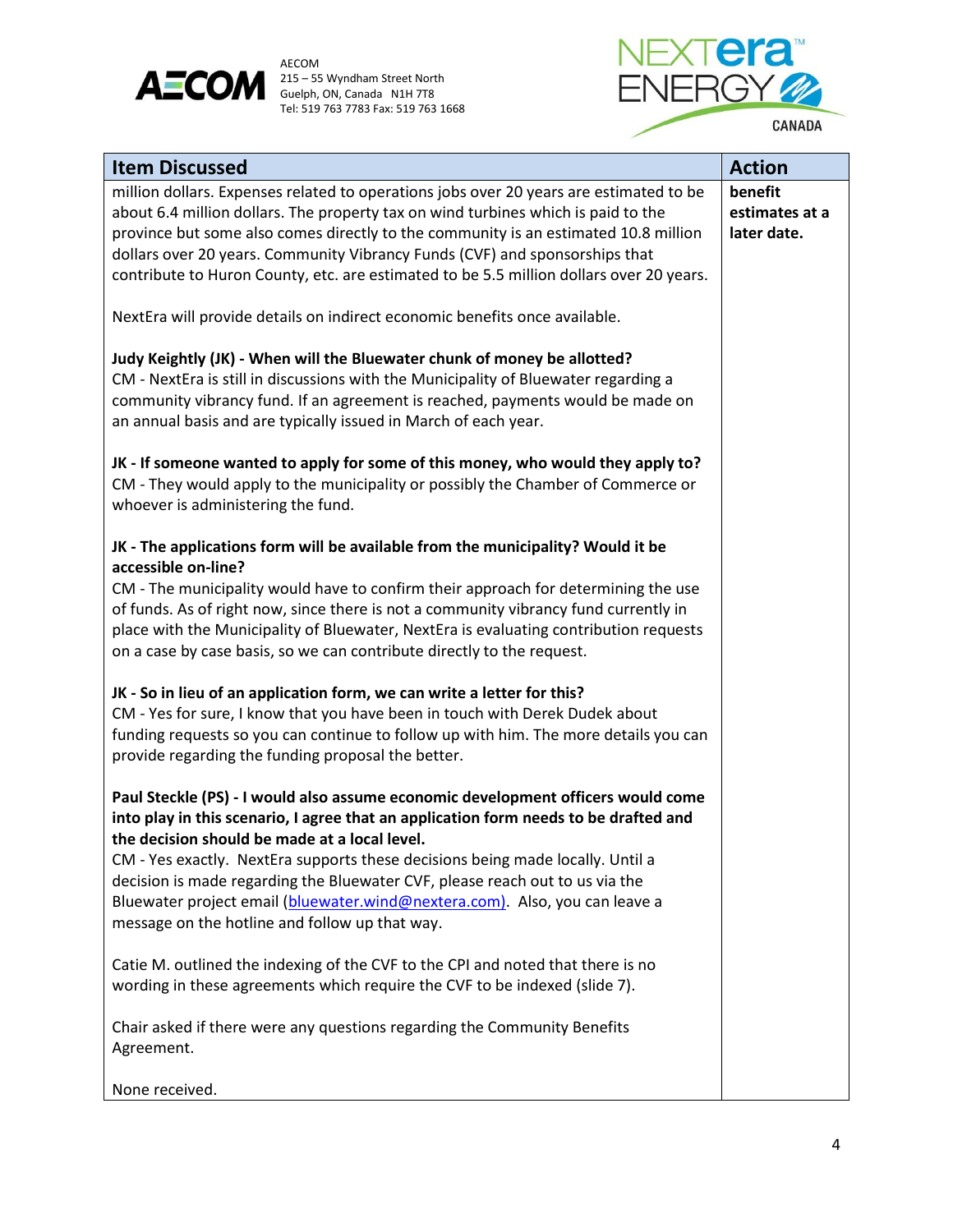



| <b>Item Discussed</b>                                                                                                                                                                                                                                                                                                                                                                                                                                                                                                                                                                                                                                                                                                                  | <b>Action</b> |
|----------------------------------------------------------------------------------------------------------------------------------------------------------------------------------------------------------------------------------------------------------------------------------------------------------------------------------------------------------------------------------------------------------------------------------------------------------------------------------------------------------------------------------------------------------------------------------------------------------------------------------------------------------------------------------------------------------------------------------------|---------------|
| Catie M. noted that we have a Community Vibrancy Fund agreement in place with<br>Huron East and that municipality has decided to use the funding to purchase a<br>firetruck, and this is a great example of how this funding can be used.                                                                                                                                                                                                                                                                                                                                                                                                                                                                                              |               |
| PS - There has been some discussion about how NextEra pays their taxes, for some<br>reason there is an issue with how the taxes are billed.<br>CM - I recognize the property tax payment process is a challenge for NextEra and<br>landowners who have turbines on their property. NextEra has started working with<br>the municipalities to send the tax bills directly to us rather than sending to the<br>landowner first, and then the landowner is reimbursed by NextEra. We believe that<br>the landowner would need to provide consent for NextEra to receive bills on their<br>behalf. I believe this is a practice NextEra uses in the U.S. and we are borrowing this<br>approach to help streamline the tax payment process. |               |
| PS - The taxes are automatically withdrawn and then you get 60 days behind on<br>getting your taxes. Are you speaking to council?<br>CM - NextEra is speaking to MPAC and then we will be talking with council afterward.<br>The goal is to have a solution in time for the fall round of bills.                                                                                                                                                                                                                                                                                                                                                                                                                                       |               |
| Christy Humphrey addressed the seed mixture question from the last meeting (slide<br>7).                                                                                                                                                                                                                                                                                                                                                                                                                                                                                                                                                                                                                                               |               |
| The seed mix used is selected by the landowner. At Bluewater, the landowner used a<br>mix of grass and alfalfa. While I do not know the source of the seed mix, it does need<br>to meet the ratio prescribed in the Overall Benefit Permit as follows.                                                                                                                                                                                                                                                                                                                                                                                                                                                                                 |               |
| Seed mixture shall contain between 50-75% grass with the remainder in<br>forbs, and alfalfa seed should not exceed 25% of seed mixture.                                                                                                                                                                                                                                                                                                                                                                                                                                                                                                                                                                                                |               |
| The field will be broadcast or drill planted using a seed mix that contains at<br>$\bullet$<br>least 50 to 75% of three species of Timothy, Orchard Grass, Smooth<br>Brome, and Kentucky Bluegrass. The remainder of seed shall be in forbs<br>such as clover.                                                                                                                                                                                                                                                                                                                                                                                                                                                                         |               |
| A combination of tall and short grass species will be used to provide the<br>diversity of micro-sites preferentially selected by Bobolink (Fritcher et al.,<br>2004).                                                                                                                                                                                                                                                                                                                                                                                                                                                                                                                                                                  |               |
| A selection of at least three cool season grass species suitable to the<br>landowner (Timothy, Orchard Grass, Smooth Brome, and Kentucky<br>Bluegrass) will be used to achieve an overall benefit for Bobolink in the<br>Management Area.                                                                                                                                                                                                                                                                                                                                                                                                                                                                                              |               |
| Native or non-native forbs shall be included in the seed mixture at the<br>same aforementioned grass to forb ratio.                                                                                                                                                                                                                                                                                                                                                                                                                                                                                                                                                                                                                    |               |
| The source and brand of the seed mixture will be at the discretion of the                                                                                                                                                                                                                                                                                                                                                                                                                                                                                                                                                                                                                                                              |               |

The source and brand of the seed mixture will be at the discretion of the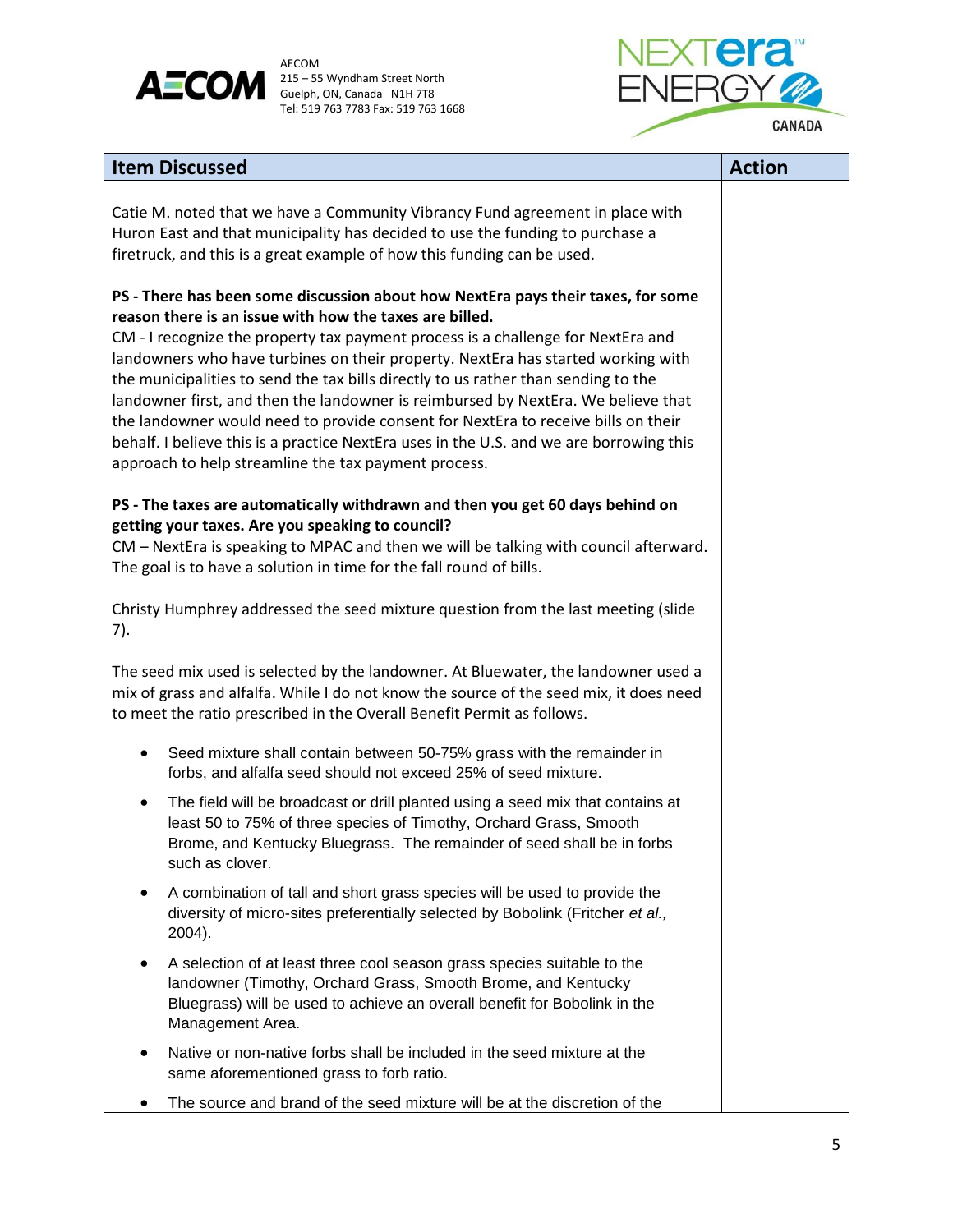

AECOM<br>215 – 55 Wyndham Street North Tel: 519 763 7783 Fax: 519 763 1668



| <b>Item Discussed</b>                                                                                                                                                                                                                                                                                                                                                                                                                                                                                                                                                                                                                                                                                                          | <b>Action</b> |
|--------------------------------------------------------------------------------------------------------------------------------------------------------------------------------------------------------------------------------------------------------------------------------------------------------------------------------------------------------------------------------------------------------------------------------------------------------------------------------------------------------------------------------------------------------------------------------------------------------------------------------------------------------------------------------------------------------------------------------|---------------|
| landowner as long as it meets these requirements.                                                                                                                                                                                                                                                                                                                                                                                                                                                                                                                                                                                                                                                                              |               |
| Chair asks if there are any questions.                                                                                                                                                                                                                                                                                                                                                                                                                                                                                                                                                                                                                                                                                         |               |
| None received.                                                                                                                                                                                                                                                                                                                                                                                                                                                                                                                                                                                                                                                                                                                 |               |
| Adam Wright noted that the emergency plan will be provided with the Meeting<br>Summary for CLC #4.                                                                                                                                                                                                                                                                                                                                                                                                                                                                                                                                                                                                                             |               |
| 4. Update on Post-Construction Activities                                                                                                                                                                                                                                                                                                                                                                                                                                                                                                                                                                                                                                                                                      |               |
| Jeff Damen reviewed the post-construction activities (slide 8).                                                                                                                                                                                                                                                                                                                                                                                                                                                                                                                                                                                                                                                                |               |
| Drain tiles, topsoil work, roads have to be capped with gravel. A lot of drain tiles will<br>not show to be an issue until the spring.                                                                                                                                                                                                                                                                                                                                                                                                                                                                                                                                                                                         |               |
| Modifications and Road Repairs: largely complete<br>$\bullet$<br>NextEra is complete with its physical restoration work but has an<br>agreement in place with the Municipality of Bluewater to pay for the<br>restoration of key roads that were used during construction. This<br>concluded in September 2014 and payment was made to the Public<br>Works department to complete necessary repairs.<br>Reclamation: (August to Spring 2015)<br>Stripped soil will be replaced and re-contoured in the construction<br>areas and disturbed areas will be reseeded during appropriate<br>conditions for germination (as seasonality allows).<br>The majority of the restoration work in 2015 will be drainage repair<br>related |               |
| Jeff D. noted that anyone can call the 1-800 number (1-877-463-4963) or call the<br>construction representatives with any issues there may be (slide 16).                                                                                                                                                                                                                                                                                                                                                                                                                                                                                                                                                                      |               |
| Chair asked if there were any questions.                                                                                                                                                                                                                                                                                                                                                                                                                                                                                                                                                                                                                                                                                       |               |
| None received.                                                                                                                                                                                                                                                                                                                                                                                                                                                                                                                                                                                                                                                                                                                 |               |
| Jeff MacFarlane provided an Update on Operations (slide 9).                                                                                                                                                                                                                                                                                                                                                                                                                                                                                                                                                                                                                                                                    |               |
| Wind Energy Centre Reached Commercial Operation: July 19, 2014<br>Operations building located in Zurich<br>Over 133,000 megawatt hours of wind energy has been produced since<br>commercial operation. The average home uses approximately 1 megawatt (1<br>million watts) of energy each month.<br>The facility has been operating extremely well with an Availability Factor ><br>$\bullet$                                                                                                                                                                                                                                                                                                                                  |               |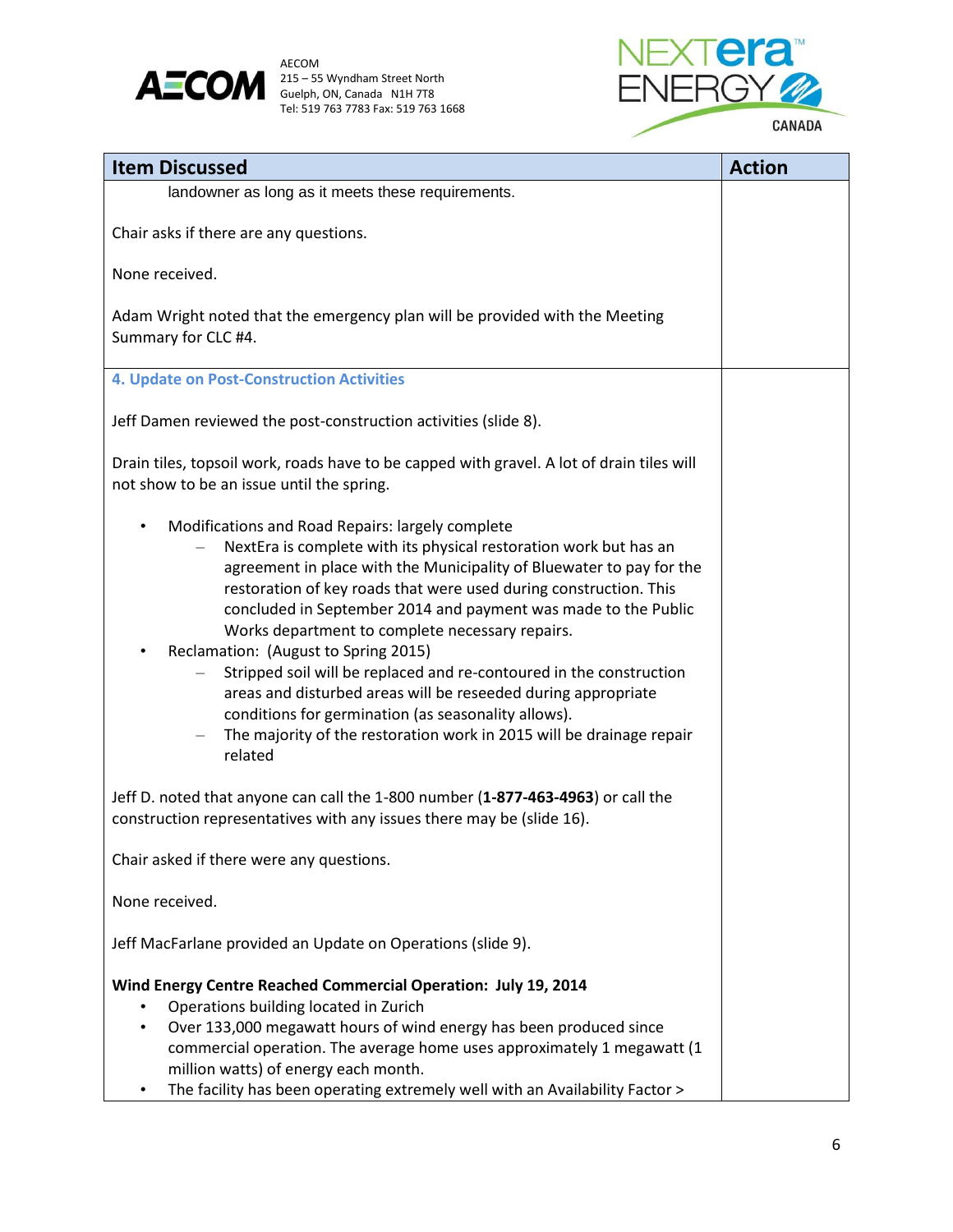

AECOM<br>215 – 55 Wyndham Street North Tel: 519 763 7783 Fax: 519 763 1668



| <b>Item Discussed</b>                                                                                                                                              | <b>Action</b> |
|--------------------------------------------------------------------------------------------------------------------------------------------------------------------|---------------|
| 98%.                                                                                                                                                               |               |
| Bluewater Wind employs 4 Full Time employees as well as more than a dozen<br>$\bullet$                                                                             |               |
| shared specialists in Ontario                                                                                                                                      |               |
| Operations staff have completed both the required 500 hour "Break In"<br>$\bullet$                                                                                 |               |
| maintenance on all turbines and the first semi-annual scheduled service                                                                                            |               |
| Jeff M. then outlined the Complaint Resolution process (slide 10-11).                                                                                              |               |
| NextEra acknowledges that some members of the community may have<br>$\bullet$<br>concerns regarding construction activities and long-term wind farm                |               |
| operations.                                                                                                                                                        |               |
| To resolve disputes in a collaborative manner, NextEra follows its complaints<br>$\bullet$<br>resolution process.                                                  |               |
| Should any complaints arise throughout the course of the construction,<br>$\bullet$<br>operation and decommissioning phases, a NextEra representative will contact |               |
| the complainant to understand and seek a resolution.                                                                                                               |               |
| NextEra will notify the local MOE (Ministry of Environment) district office of<br>$\bullet$                                                                        |               |
| the complaint within 2 business days of receipt of the complaint (1 business                                                                                       |               |
| day if the complaint is related to Ground Water).                                                                                                                  |               |
| The MOE notification will include:<br>$\bullet$                                                                                                                    |               |
| Description of the nature of the complaint;<br>- Wind direction at the time of the incident related to the complaint;                                              |               |
| Time and date of the incident related to the complaint; and<br>$ \,$                                                                                               |               |
| A description of the measures taken to address the cause of the<br>$-$ .                                                                                           |               |
| incident and to prevent a similar occurrence in the future                                                                                                         |               |
| NextEra will provide the local MOE district office with a written record of the<br>$\bullet$                                                                       |               |
| complaint within 8 business days of the complaint.                                                                                                                 |               |
| As soon as possible, no later than three (3) days call complainant to follow<br>$\bullet$                                                                          |               |
| up.                                                                                                                                                                |               |
| Prepare letter to respond to customer/citizen and mail within 5 days of<br>$\bullet$<br>receiving complaint.                                                       |               |
| Information requests and complaints about the local operations and<br>$\bullet$                                                                                    |               |
| maintenance can be addressed to:                                                                                                                                   |               |
| <b>NextEra Energy Canada, LP</b>                                                                                                                                   |               |
| 390 Bay Street, Suite 1720                                                                                                                                         |               |
| Toronto, ON M5H 2Y2                                                                                                                                                |               |
| Toll Free Phone: 1-877-463-4963                                                                                                                                    |               |
| <b>Main Office Line: 416-364-9714</b>                                                                                                                              |               |
| Email: bluewater.wind@nexteraenergy.com                                                                                                                            |               |
| Website: www.NextEraEnergyCanada.com                                                                                                                               |               |
| Dean Jacobs (DJ) - You (NextEra) noted that there is a 98% availability factor. Did                                                                                |               |
| this meet your expectations or exceed your expectations?                                                                                                           |               |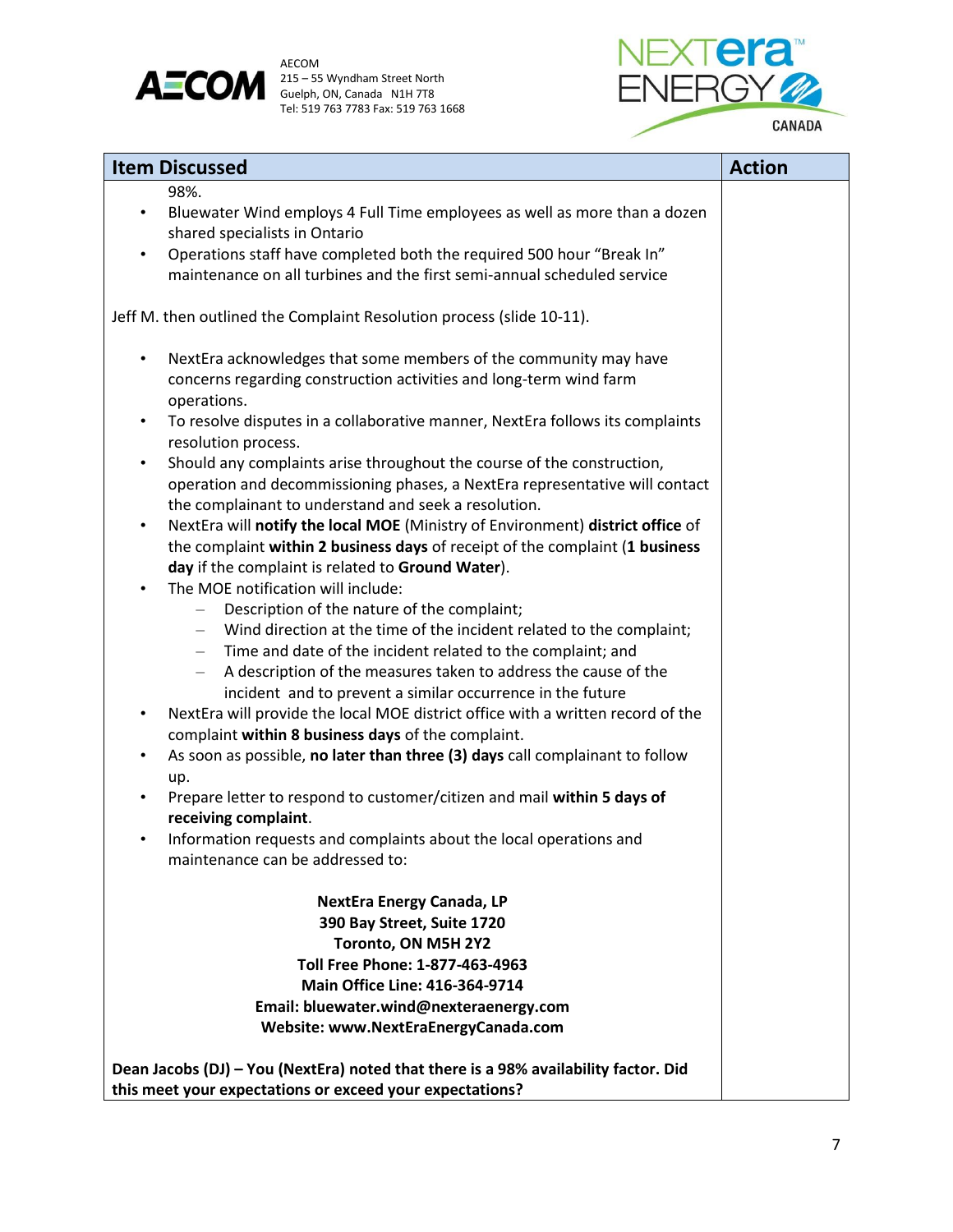

AECOM<br>215 – 55 Wyndham Street North Tel: 519 763 7783 Fax: 519 763 1668



| <b>Item Discussed</b>                                                                                                                                                                                                                                                                                                                                                                                                                                                                                                                                                                                                                                                                                                                                                                                                                                                                                                       | <b>Action</b> |
|-----------------------------------------------------------------------------------------------------------------------------------------------------------------------------------------------------------------------------------------------------------------------------------------------------------------------------------------------------------------------------------------------------------------------------------------------------------------------------------------------------------------------------------------------------------------------------------------------------------------------------------------------------------------------------------------------------------------------------------------------------------------------------------------------------------------------------------------------------------------------------------------------------------------------------|---------------|
| JM - This generally meets NextEra's expectations for a new wind site.                                                                                                                                                                                                                                                                                                                                                                                                                                                                                                                                                                                                                                                                                                                                                                                                                                                       |               |
| Paul Steckle (PS) - Prior to the turbines being built, there was debate regarding<br>efficiencies, does the 98% availability relate to efficiency?<br>JM - The 98% factor relates to that if the wind was blowing full we would have 98%<br>availability for the turbines. It should be noted that availability and output are<br>different. The output relates to the actual output produced.                                                                                                                                                                                                                                                                                                                                                                                                                                                                                                                              |               |
| PS - So just because the turbine is turning, that doesn't mean it is fully producing its<br>output.                                                                                                                                                                                                                                                                                                                                                                                                                                                                                                                                                                                                                                                                                                                                                                                                                         |               |
| JM - Correct. It does not mean it's producing its full possible outcome.                                                                                                                                                                                                                                                                                                                                                                                                                                                                                                                                                                                                                                                                                                                                                                                                                                                    |               |
| Chair asks if there are different efficiencies at the start or end of the project and if<br>there is a startup mode that would impact efficiencies.<br>JM – The only difference in efficiency over the life of the plan would be caused by a<br>change in the wind speeds. At this time, NextEra expects the same efficiencies<br>throughout the life of the project.                                                                                                                                                                                                                                                                                                                                                                                                                                                                                                                                                       |               |
| PS - What is the optimal output?<br>CM - Wind speed has to get up to about 8 or 9m/s to produce maximum possible<br>output. The wind has to be going at least 3m/s for the turbines to start up.                                                                                                                                                                                                                                                                                                                                                                                                                                                                                                                                                                                                                                                                                                                            |               |
| JM - As a note, 8m/s is equal to 18 mph.                                                                                                                                                                                                                                                                                                                                                                                                                                                                                                                                                                                                                                                                                                                                                                                                                                                                                    |               |
| Question from the public - Regarding the complaint process, I previously wrote a<br>letter and all I received was that the Green Energy Act was followed. What will<br>NextEra do about our loss of property value and what will you do to compensate us<br>for having to move out of our house that we built to live in? In addition to this, we<br>have also been receiving complaints about health impacts from other residents.<br>Josie Bird (JB) - NextEra understands that this is a serious issue and we would like to<br>talk to you more about this to ensure your concerns are addressed if there is anything<br>we can do mechanically to address the issues. NextEra wants to continue talking with<br>you to ensure that everything that we can do will be able to address. Please follow up<br>with us after this meeting so that Jeff or myself can talk to you about ways we can<br>address the situation. |               |
| Chair suggests that Jeff M. and Josie B. can discuss this issue further with the residents<br>who have concerns.                                                                                                                                                                                                                                                                                                                                                                                                                                                                                                                                                                                                                                                                                                                                                                                                            |               |
| Chair then invited Christy H. to discuss Monitoring and Mitigation measures (slide 12).                                                                                                                                                                                                                                                                                                                                                                                                                                                                                                                                                                                                                                                                                                                                                                                                                                     |               |
| <b>Monitoring and Mitigation Measures</b><br>5.                                                                                                                                                                                                                                                                                                                                                                                                                                                                                                                                                                                                                                                                                                                                                                                                                                                                             |               |
| Christy H. noted the different requirements for mitigation measures.                                                                                                                                                                                                                                                                                                                                                                                                                                                                                                                                                                                                                                                                                                                                                                                                                                                        |               |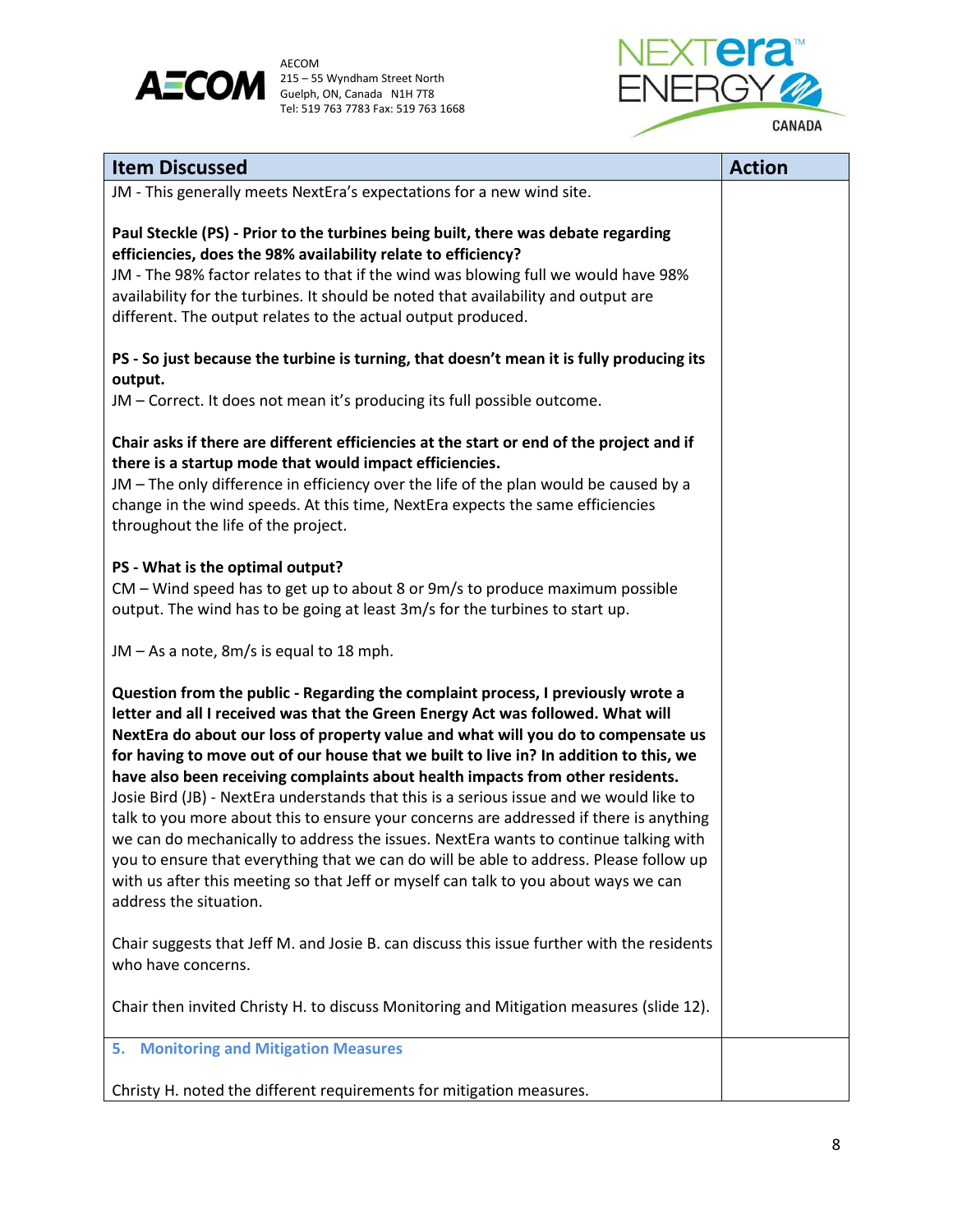



| <b>Item Discussed</b>                                                                                                                                                                                                                                                                                                                                                                                                                                                                                                                                                                                                                                                                                                                                                                                                                                                                                                                                                                     | <b>Action</b> |
|-------------------------------------------------------------------------------------------------------------------------------------------------------------------------------------------------------------------------------------------------------------------------------------------------------------------------------------------------------------------------------------------------------------------------------------------------------------------------------------------------------------------------------------------------------------------------------------------------------------------------------------------------------------------------------------------------------------------------------------------------------------------------------------------------------------------------------------------------------------------------------------------------------------------------------------------------------------------------------------------|---------------|
| <b>Species-At-Risk (SAR) Monitoring</b><br>Annual Report on the 2014 Species at Risk mortality monitoring has been<br>prepared. (Not required to be submitted to the MNR, it is required that we<br>keep it on file at the site).<br>All 37 turbines were searched monthly<br>٠<br>Two Species at Risk mortalities were observed in 2014. In response, we<br>$\bullet$<br>adhered to the measures required by our Operational Mitigation plan and<br>conducted a habitat assessment within 200m of the turbine at which the<br>mortalities were found. We also increased the frequency of monitoring at<br>those turbines from monthly to weekly for the remainder of the 2014 season<br>Species at Risk Monitoring continues for the life of the project<br>٠<br>2015 Species at Risk monitoring will begin May 1 and continue through<br>$\bullet$<br>October 31                                                                                                                        |               |
| <b>Bird and Bat Monitoring</b>                                                                                                                                                                                                                                                                                                                                                                                                                                                                                                                                                                                                                                                                                                                                                                                                                                                                                                                                                            |               |
| Monitoring will be conducted in accordance with requirements of the REA<br>٠<br>and MNR Guidelines<br>Monitoring will begin May 1, 2015<br>٠<br>Turbine searches will occur twice weekly from May 1st through October 31st,<br>$\bullet$<br>and raptor surveys will continue weekly from November 1st through<br>November 30th.<br>Correction factors are applied in order to calculate overall estimated mortality<br>٠<br>rates across the project<br>Annual report provided to MNR by March 1 following each year of monitoring<br>$\bullet$<br>A minimum of 3 years of monitoring are required<br>$\bullet$<br>Christy H. then outlined the Environmental Effects Monitoring Plan (slide 13).<br><b>Environmental Effects Monitoring Plan:</b><br>In accordance with the requirements of Ontario Regulation (O.Reg.) 359/09,<br>the Environmental Effects Monitoring Plan addresses various elements<br>including, but not limited to, heritage and archaeological resources, natural |               |
| heritage features and noise.                                                                                                                                                                                                                                                                                                                                                                                                                                                                                                                                                                                                                                                                                                                                                                                                                                                                                                                                                              |               |
| Chair asks if there are any questions regarding Bird and Bat Monitoring.                                                                                                                                                                                                                                                                                                                                                                                                                                                                                                                                                                                                                                                                                                                                                                                                                                                                                                                  |               |
| Question from the public - Your (NextEra) monitoring cycles do not seems to fit the<br>bird cycles. There are tundra swans which have already passed, how are you going<br>to address this?                                                                                                                                                                                                                                                                                                                                                                                                                                                                                                                                                                                                                                                                                                                                                                                               |               |
| CH - In the plan, NextEra was not required to monitor for Tundra Swans as this area<br>was not identified as a stopover point. If there were to be a Tundra Swan mortality, it<br>is very likely that we would detect this in May, as large birds tend to persist on the                                                                                                                                                                                                                                                                                                                                                                                                                                                                                                                                                                                                                                                                                                                  |               |

ground longer, and are less likely to be fully scavenged than small birds.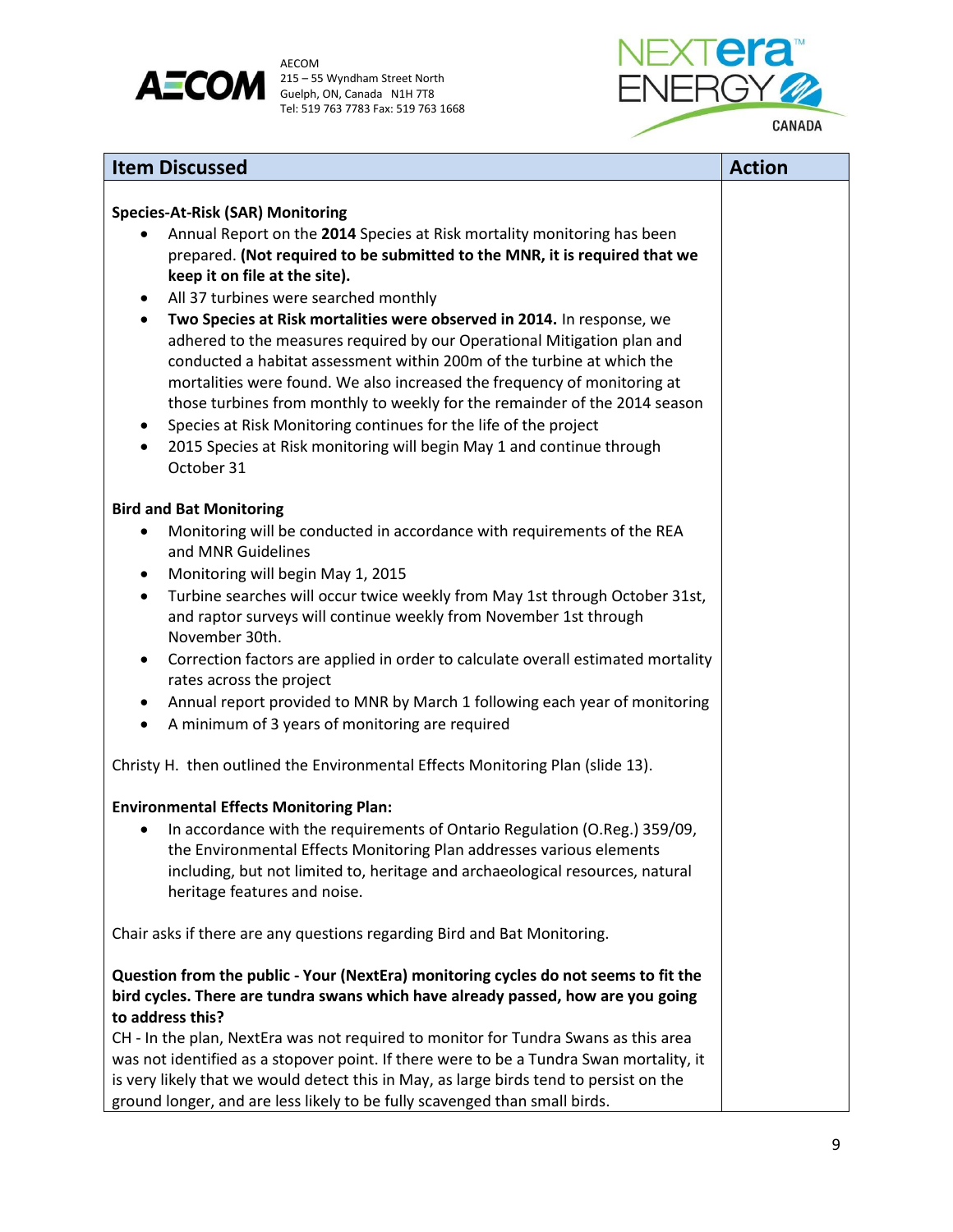



| <b>Item Discussed</b>                                                                                                                                                                                                                                                                                                                                                                                                                                                                                                                          | <b>Action</b>                                               |
|------------------------------------------------------------------------------------------------------------------------------------------------------------------------------------------------------------------------------------------------------------------------------------------------------------------------------------------------------------------------------------------------------------------------------------------------------------------------------------------------------------------------------------------------|-------------------------------------------------------------|
| We have friend in the Kirkdale area and they noticed the largest amount of Tundra<br>Swans that they have ever seen in the past.<br>CH - I live in Elmira and in this area sometimes there are more Tundra Swans than<br>other years. This being said, they take advantage of transient vernal pooling (flooding<br>areas), so in any given year, some of the exact areas used by Tundra Swans may vary.                                                                                                                                       |                                                             |
| PS - There seems to be a lot of Tundra Swans this year where in the past they have<br>not been present. In my experience, they follow where the ponds are.                                                                                                                                                                                                                                                                                                                                                                                     |                                                             |
| Chair note that this topic will be put on the Parking Lot. There will be an update of if<br>there have been any Tundra Swan deaths this year.                                                                                                                                                                                                                                                                                                                                                                                                  | Find out if<br>turbines cause                               |
| Who do you report to when you submit these searching reports and are the<br>available to the public?                                                                                                                                                                                                                                                                                                                                                                                                                                           | the increased<br>migration of<br><b>Tundra Swans</b>        |
| CH - NRSI reports to the MNRF (Ontario Ministry of Natural Resources and Forestry) at<br>the end of the year. NextEra will be producing a summary report available to the<br>public.                                                                                                                                                                                                                                                                                                                                                           |                                                             |
| Chair clarified the Parking Lot items related to the Tundra Swans.                                                                                                                                                                                                                                                                                                                                                                                                                                                                             | <b>Provide data</b><br>on mortality<br>rates of Tundra      |
| CH noted that it is difficult to assess if broad-scale shifts in Tundra Swan usage of<br>fields in the area have occurred, but NRSI can check with their ornithologists to<br>confirm if there are any reports amongst ornithologists of broad-scale changes in<br>tundra swan migration patterns.                                                                                                                                                                                                                                             | <b>Swans within</b><br>the last year in<br>a future report. |
| NOTE: (Update since meeting)<br>NRSI ornithologists indicated that they have not heard of any changes in tundra swan<br>migration routes in this area, and emphasized the fact that specific locations where<br>tundra swans stop over can vary from year-to-year, aside from the major overnight<br>stopover areas which tend to be heavily utilized from year to year (i.e. Greenway<br>Road). They indicated it would be highly unlikely that the migration routes would<br>change.                                                         |                                                             |
| What happens when you find an unacceptable level of mortality?<br>CH - The MNRF has a threshold level which needs to be followed. If these thresholds<br>are exceeded, then mitigation measures need to be implemented. If the project<br>exceeds the bat mortality threshold, the operation of the turbines would be changed<br>so the turbines only operate at higher wind speeds, as bats typically do not fly at<br>higher wind speeds. Species- or group-specific measures would be taken if the bird<br>mortality threshold is exceeded. |                                                             |
| Would a turbine be de-commissioned?<br>CH - No not typically, as bats only fly at night and birds will be more active at specific                                                                                                                                                                                                                                                                                                                                                                                                              |                                                             |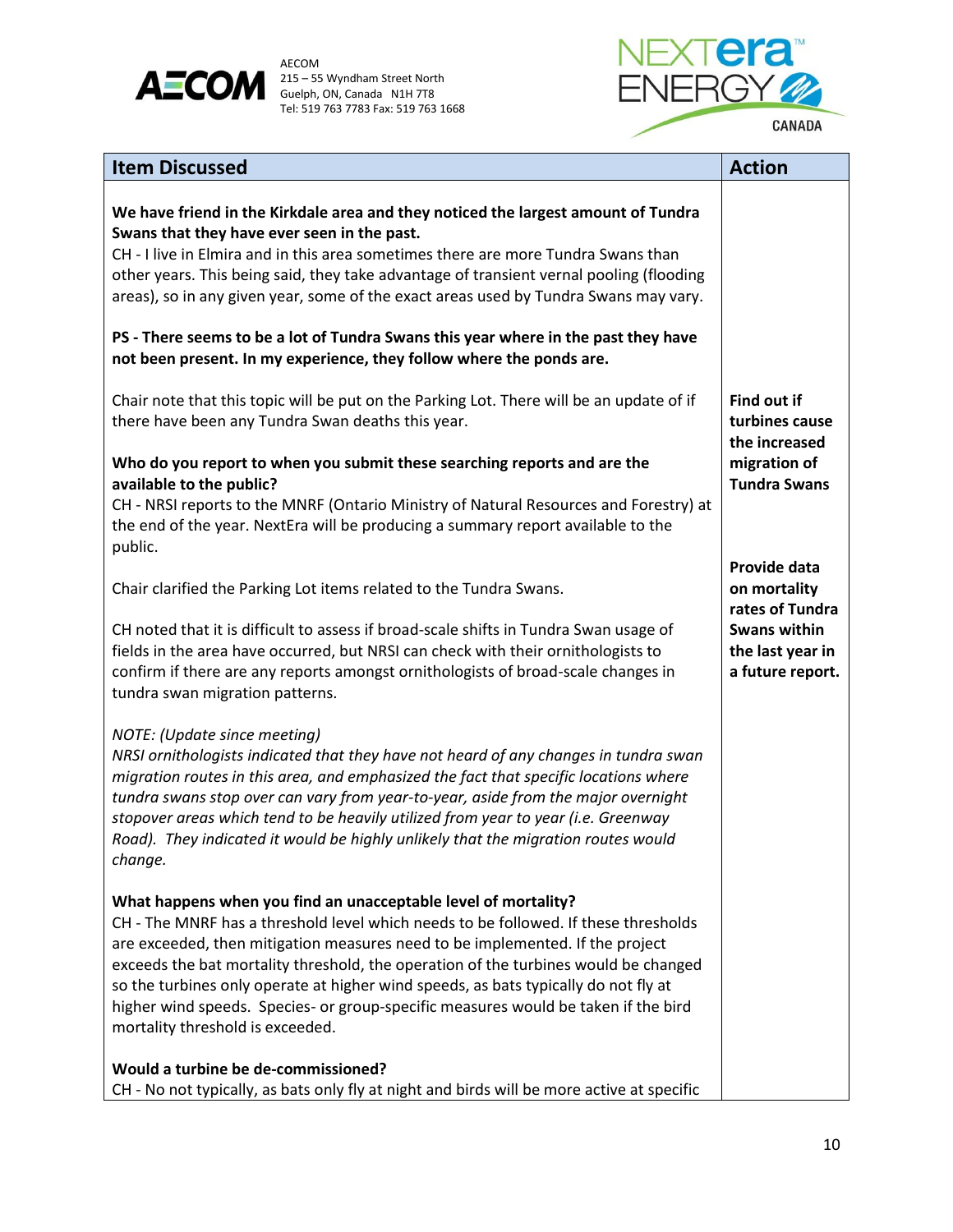



| <b>Item Discussed</b>                                                                                                                                                                                                                                                                                                                                                                                                                                                                                                                                                                                                                                                                                                                                                                                                                                                                                                                                                                                                                                                                                                                                                   | <b>Action</b> |
|-------------------------------------------------------------------------------------------------------------------------------------------------------------------------------------------------------------------------------------------------------------------------------------------------------------------------------------------------------------------------------------------------------------------------------------------------------------------------------------------------------------------------------------------------------------------------------------------------------------------------------------------------------------------------------------------------------------------------------------------------------------------------------------------------------------------------------------------------------------------------------------------------------------------------------------------------------------------------------------------------------------------------------------------------------------------------------------------------------------------------------------------------------------------------|---------------|
| times of day or season. This is something that would be addressed by a change in<br>operations specific to the species or species group observed to be affected.                                                                                                                                                                                                                                                                                                                                                                                                                                                                                                                                                                                                                                                                                                                                                                                                                                                                                                                                                                                                        |               |
| I have bats in my chimney, would this colony be impacted?<br>CH - At this point there are a lot of unknowns about the impacts to bats and at this<br>point I cannot definitely say what the impacts would be. Most bats affected by wind<br>turbines in Ontario are tree-roosting species, which do not roost in buildings. Species<br>which roost in buildings, behind chimneys etc. tend to be very minimally affected by<br>wind turbines, so it's likely the colony as a whole would not be affected.                                                                                                                                                                                                                                                                                                                                                                                                                                                                                                                                                                                                                                                               |               |
| Catie M. then reviewed the Monitoring and Mitigation measures relating to noise<br>(slide 13).<br>The Provincial Environmental Protection Act (EPA) requires that noise<br>٠<br>emissions for any new projects must not have any adverse effects on the<br>natural environment and not exceed 40dBA when wind speeds are of 6<br>metres/second and below.<br>NOTE: the allowable noise levels increase during higher wind speeds.<br>$\circ$<br>The Acoustic Emission report was submitted on February 5 <sup>th</sup> , 2015, to the<br>$\bullet$<br>Ministry of the Environment and Climate Change (MOECC). The facility is<br>operating below the maximum noise emissions thresholds set by the MOECC.<br>Noise emissions will not likely change unless there is damage to the<br>$\bullet$<br>equipment (immediately recognized by the computer monitoring system and<br>addressed by the operations team).<br>The Acoustic Immission audits commenced in Fall 2014, and will continue<br>through Spring 2015. The Fall Acoustic Immission report will be submitted by<br>July 2015, and the Spring Acoustic Immission report will be submitted by<br>January 2016. |               |
| Comment - I have two receptors on my property and I have requested that I be<br>provided a copy of the Noise reports results.<br>JM - NextEra is required to do two testing periods, one in the spring and one in the<br>fall. NextEra will provide a summary of the results on the NextEra website.                                                                                                                                                                                                                                                                                                                                                                                                                                                                                                                                                                                                                                                                                                                                                                                                                                                                    |               |
| <b>6. Retirement and Decommissioning Process</b>                                                                                                                                                                                                                                                                                                                                                                                                                                                                                                                                                                                                                                                                                                                                                                                                                                                                                                                                                                                                                                                                                                                        |               |
| Chair then invited Jeff M. to discuss the retirement and decommissioning process<br>(slides 14 and 15).                                                                                                                                                                                                                                                                                                                                                                                                                                                                                                                                                                                                                                                                                                                                                                                                                                                                                                                                                                                                                                                                 |               |
| Lifespan<br>The average lifespan of a turbine is 25 years.<br>At the end of its lifecycle, a wind facility can either be decommissioned or<br>repowered.                                                                                                                                                                                                                                                                                                                                                                                                                                                                                                                                                                                                                                                                                                                                                                                                                                                                                                                                                                                                                |               |
| <b>Repowering:</b>                                                                                                                                                                                                                                                                                                                                                                                                                                                                                                                                                                                                                                                                                                                                                                                                                                                                                                                                                                                                                                                                                                                                                      |               |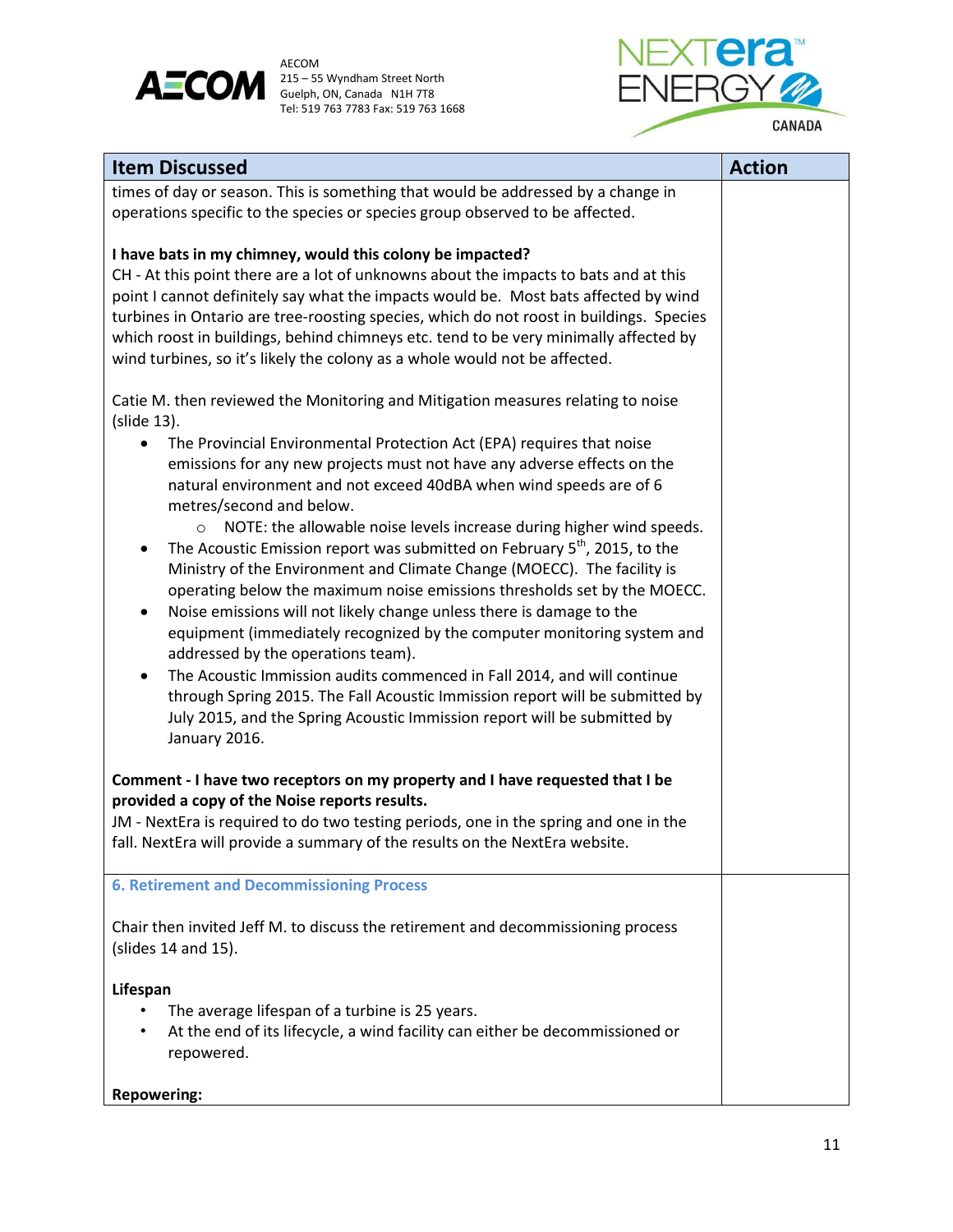



| <b>Item Discussed</b>                                                                                                                                                                                                                                                                                                                           | <b>Action</b> |
|-------------------------------------------------------------------------------------------------------------------------------------------------------------------------------------------------------------------------------------------------------------------------------------------------------------------------------------------------|---------------|
| If the economics are viable, a facility may be repowered with new technology.<br>NextEra Energy has replaced hundreds of old turbines with 34<br>Siemens 2.3 MW machines at the Altamont Pass facility in California.<br>Several kilometres of overhead electrical lines, electrical poles and<br>redundant service roadways were also removed. |               |
| Decommissioning:                                                                                                                                                                                                                                                                                                                                |               |
| The process and impacts are similar to the construction phase, but in reverse<br>$\bullet$                                                                                                                                                                                                                                                      |               |
| sequence:                                                                                                                                                                                                                                                                                                                                       |               |
| <b>Temporary Work Areas:</b>                                                                                                                                                                                                                                                                                                                    |               |
| Creation of temporary work areas (50 m x 50 m area with topsoil<br>removed).                                                                                                                                                                                                                                                                    |               |
| Creation of crane pads (15 m x 35 m area with topsoil removed and<br>$\bullet$<br>crushed gravel added).                                                                                                                                                                                                                                        |               |
| <b>Removal of Equipment and Buildings:</b>                                                                                                                                                                                                                                                                                                      |               |
| Use of cranes to remove the blades and hub and tower segments and<br>use of trucks for the removal of turbines, towers and associated                                                                                                                                                                                                           |               |
| equipment.<br>Removal of above-ground lines and poles that are not shared with<br>$\bullet$<br>Hydro-One and filling of holes with clean fill.                                                                                                                                                                                                  |               |
| Demolition of the substation.<br>$\bullet$                                                                                                                                                                                                                                                                                                      |               |
| Removal of roads and replacement with clean sub- and top-soil,<br>$\bullet$<br>unless the landowner requests that the roads be left in place.                                                                                                                                                                                                   |               |
| <b>Decommissioned Equipment Left in Place:</b>                                                                                                                                                                                                                                                                                                  |               |
| Underground electrical lines will be cut and the ends buried 1 m below grade.<br>$\bullet$<br>These lines are inert and will have no negative impacts on the environment,<br>soil and cultivation practices.                                                                                                                                    |               |
| Foundations will be left in place. The top 1 m will be removed and replaced<br>$\bullet$<br>with clean fill and stockpiled topsoil - to allow for cultivation of agricultural<br>lands.                                                                                                                                                         |               |
|                                                                                                                                                                                                                                                                                                                                                 |               |
| <b>Recycling:</b>                                                                                                                                                                                                                                                                                                                               |               |
| All materials will be recycled, where possible, or disposed offsite at an<br>approved and appropriate facility.                                                                                                                                                                                                                                 |               |
| Chair asked if there were any questions.                                                                                                                                                                                                                                                                                                        |               |
| None received.                                                                                                                                                                                                                                                                                                                                  |               |
| 7. Ongoing Access to Information or Providing Input                                                                                                                                                                                                                                                                                             |               |
| Chair noted that this is the 4th CLC meeting and invited Catie M. to discuss venues for<br>further discussion after the CLC (slide 16).                                                                                                                                                                                                         |               |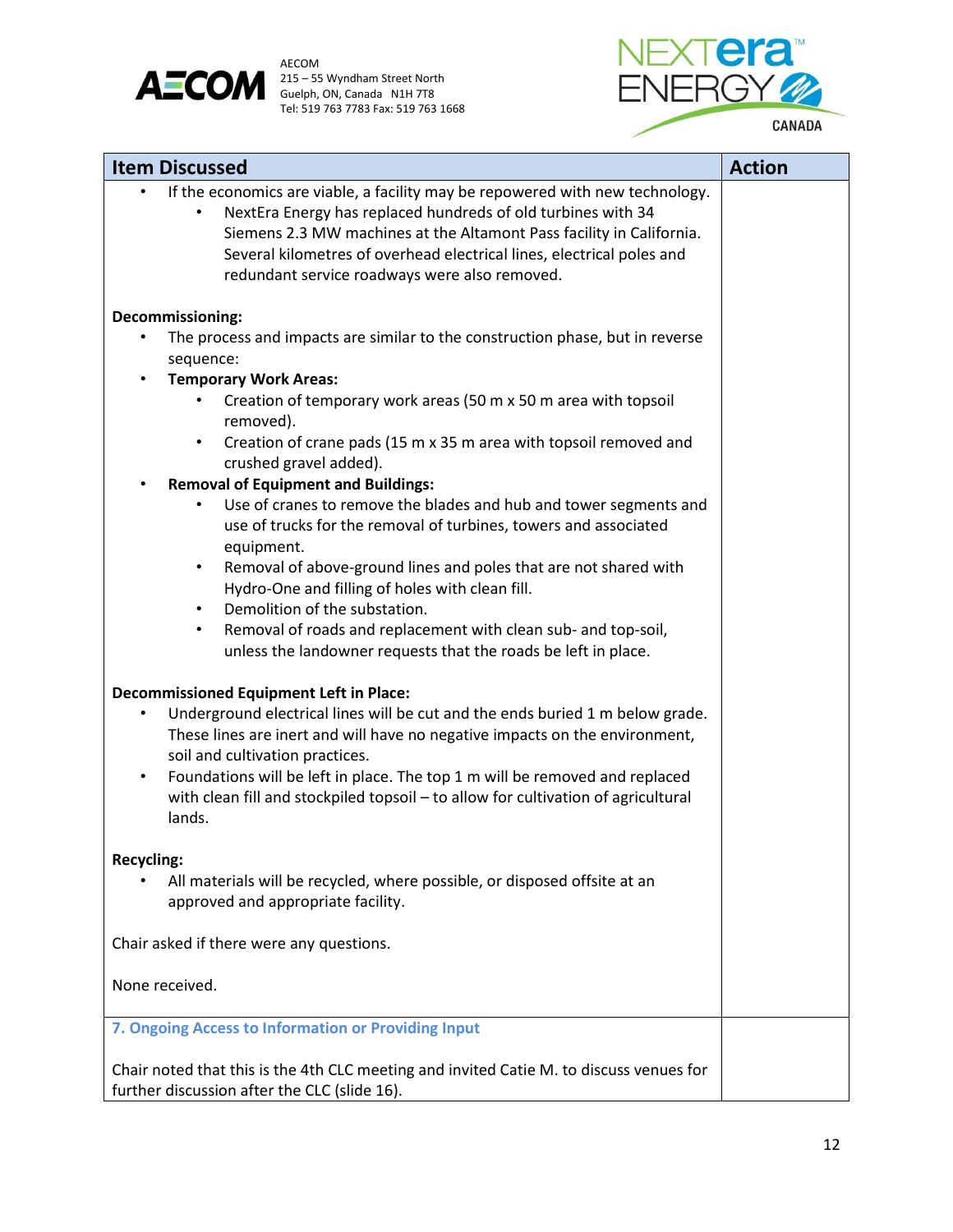



| <b>Item Discussed</b>                                                                                                                                                   | <b>Action</b> |
|-------------------------------------------------------------------------------------------------------------------------------------------------------------------------|---------------|
|                                                                                                                                                                         |               |
| <b>NextEra Community Support:</b>                                                                                                                                       |               |
| Local business and member of the community.                                                                                                                             |               |
| Continued work with local businesses and vendors and use of local<br>$\bullet$                                                                                          |               |
| services/materials when possible.                                                                                                                                       |               |
| Community Vibrancy Funds established with Municipality of Huron<br>$\bullet$<br>East                                                                                    |               |
| A Community Vibrancy Fund was established in 2013 to<br>$\bullet$                                                                                                       |               |
| support community initiatives and partnerships that may not                                                                                                             |               |
| be otherwise financially feasible through the local tax base.                                                                                                           |               |
| Varna Wind, LP, will contribute \$49,000 annually for the next                                                                                                          |               |
| 20 years to the Municipality of Huron East.                                                                                                                             |               |
| Local Charitable contributions                                                                                                                                          |               |
| <b>NextEra Website:</b>                                                                                                                                                 |               |
| The project information on NextEra's website will be live indefinitely.                                                                                                 |               |
| Further communication may be posted on the website, or done via<br>$\bullet$                                                                                            |               |
| direct mail or through the media                                                                                                                                        |               |
| <b>General Requests for Information:</b><br>$\bullet$                                                                                                                   |               |
| Email: bluewater.wind@nexteraenergy.com                                                                                                                                 |               |
| Telephone: 1-877-463-4963<br>$\bullet$                                                                                                                                  |               |
| Catie M. noted specifically that once the taxation issue is resolved NextEra will be in                                                                                 |               |
| contact with each participating landowner to ensure they are aware of the process.                                                                                      |               |
| Question - As a Bluewater and Bayfield resident, how come we do not have the                                                                                            |               |
| Community Vibrancy Funds (CVF) resolved? Is there any specific area where these                                                                                         |               |
| funds are contributed?                                                                                                                                                  |               |
| CM - Now that the project is in operation, NextEra is working with the municipality to                                                                                  |               |
| discuss the CVF. We are hoping to have a resolution by end of year. Typically we have                                                                                   |               |
| guidelines on how this money is spent such as sustainability projects, community                                                                                        |               |
| improvement projects, environmental stewardship, etc. These are suggestions to the                                                                                      |               |
| municipality on how the money is spent. NextEra has no strict requirements on how<br>this money is spent other than it benefits the community. Please get in touch with |               |
| your councilors to provide feedback.                                                                                                                                    |               |
|                                                                                                                                                                         |               |
| 8. Meeting Wrap Up / Conclusion of the CLC                                                                                                                              |               |
| Chair outlined the conclusion of the CLC process (slide 17).                                                                                                            |               |
| Requirements Under the Renewable Energy Approval (REA)                                                                                                                  |               |
| NextEra must make reasonable efforts to form a Community Liaison                                                                                                        |               |
| Committee (CLC) in order to facilitate two-way communications on issues or                                                                                              |               |